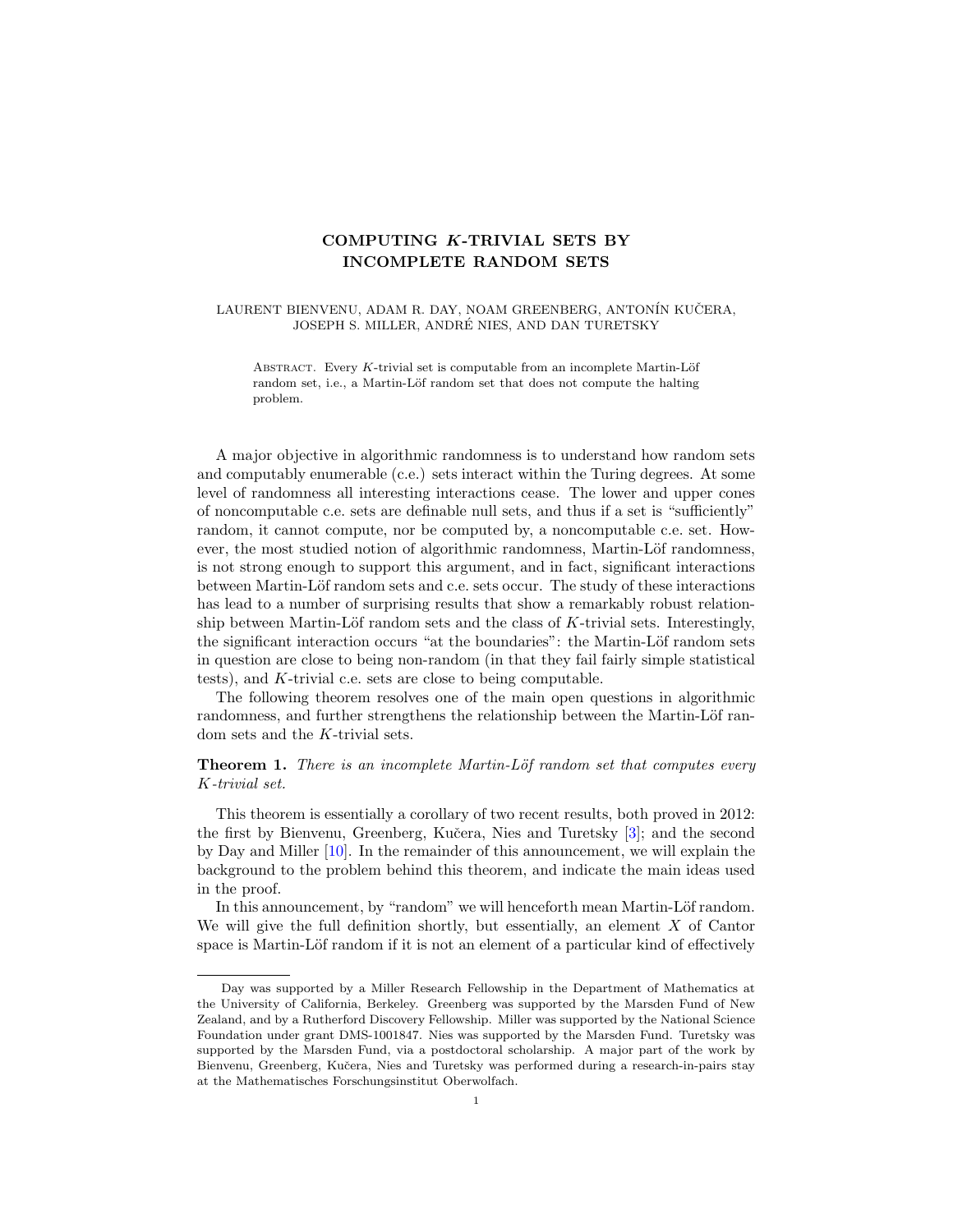presented, null  $G_{\delta}$  class.<sup>[1](#page-1-0)</sup> Any random set computes a diagonally noncomputable function. This implies, by Arslanov's completeness criterion [\[1\]](#page-8-2), that the only c.e. sets that can compute random sets are the complete ones. Two questions of interest are thus:

(1) classifying those random sets that can compute incomputable c.e. sets, and

(2) classifying those c.e. sets that can be computed by random sets.

In 1986, Kučera [\[21\]](#page-8-3) showed that every  $\Delta_2^0$  random set is Turing above a noncomputable c.e. set, demonstrating that these questions may have interesting answers.

The first question was settled by Hirschfeldt and Miller (see [\[30,](#page-9-0) Th. 5.3.16]). To explain their answer we need to provide some definitions. We denote Cantor To explain their answer we need to provide some definitions. We denote Cantor space by  $2^{\omega}$ . An effectively presented  $G_{\delta}$  set is the intersection  $\bigcap_n U_n$  of a nested, computable sequence of effectively open  $(\Sigma_1^0)$  subsets of  $2^{\omega}$  (i.e., it is a  $\Pi_2^0$  class). A  $G_{\delta}$  set E is null if  $\lambda(E) = 0$ , where  $\lambda$  denotes the fair-coin measure on Cantor space, which is mapped to Lebesgue measure under the standard near-isomorphism between Cantor space and the unit interval  $[0, 1]$ . Those elements of Cantor space that are not contained in any null, effectively presented  $G_{\delta}$  sets are, in the parlance of the field, known as weakly 2-random. A set  $X \in 2^{\omega}$  is Martin-Löf random if of the field, known as *weakly* 2-random. A set  $X \in 2^{\omega}$  is *Martin-Löf random* if<br>it is not a member of any effectively presented  $G_{\delta}$  set  $\bigcap_n U_n$  with  $\lambda(\mathcal{U}_n) \leq 2^{-n}$ . It is not a member of any effectively presented  $G_{\delta}$  set  $|\cdot|_n U_n$  with  $\lambda(U_n) \leq 2^{-n}$ .<br>This additional condition specifies that not only is  $\bigcap_n U_n$  null, but this fact is witnessed in a strong manner. Such a null set is known as a test for Martin-Löf randomness. Martin-Löf randomness can be defined by other means, for example using effective betting strategies or compressibility of initial segments.[2](#page-1-1) Hirschfeldt and Miller showed that a Martin-Löf random set  $X$  computes a noncomputable c.e. set if and only if it is not weakly 2-random. This gives a pleasing characterization of those "special" random sets that compute noncomputable c.e. sets using the tools of effective measure theory (or very low level effective descriptive set theory).

For the second question, we are faced with a simple example: all c.e. sets are computable from some random set; indeed a single random set, Chaitin's "halting probability"  $\Omega$ , computes all c.e. sets. In fact, the Kučera–Gács theorem [\[20,](#page-8-4) [17\]](#page-8-5) states that every set is computable from a random set. However, this is only a partial answer to the question. There is a dichotomy between two kinds of random sets. On the one hand, those randoms that compute  $\emptyset'$ , the *complete* ones, pass all the relevant statistical tests (the effective null classes) not because they are in some way typical, but because their strong information content allows them mimic typical sets. On the other hand, incomplete random sets, those that do not compute  $\emptyset'$ , are "more random" in that they lack significant computational power. Stephan proved that an incomplete random set cannot even compute a complete extension of Peano arithmetic [\[34\]](#page-9-1). In this announcement, we characterize the c.e. sets covered by, which means Turing computable from, incomplete random sets. We will see that the only c.e. sets that can be computed by incomplete random sets are very weak, i.e., share many properties with the computable sets [\[19\]](#page-8-6). We begin by giving some background on the appropriate instance of computational weakness, K-triviality.

<span id="page-1-0"></span> $1$ Elements of Cantor space are called *reals, sequences* or simply sets by computability theorists, the latter since they are identified with subsets of  $\omega$ . Subsets of Cantor space are referred to as either sets or classes.

<span id="page-1-1"></span> ${}^{2}$ For more on algorithmic randomness, the reader can consult the books [\[30,](#page-9-0) [12\]](#page-8-7), which are the most up-to-date surveys of the field.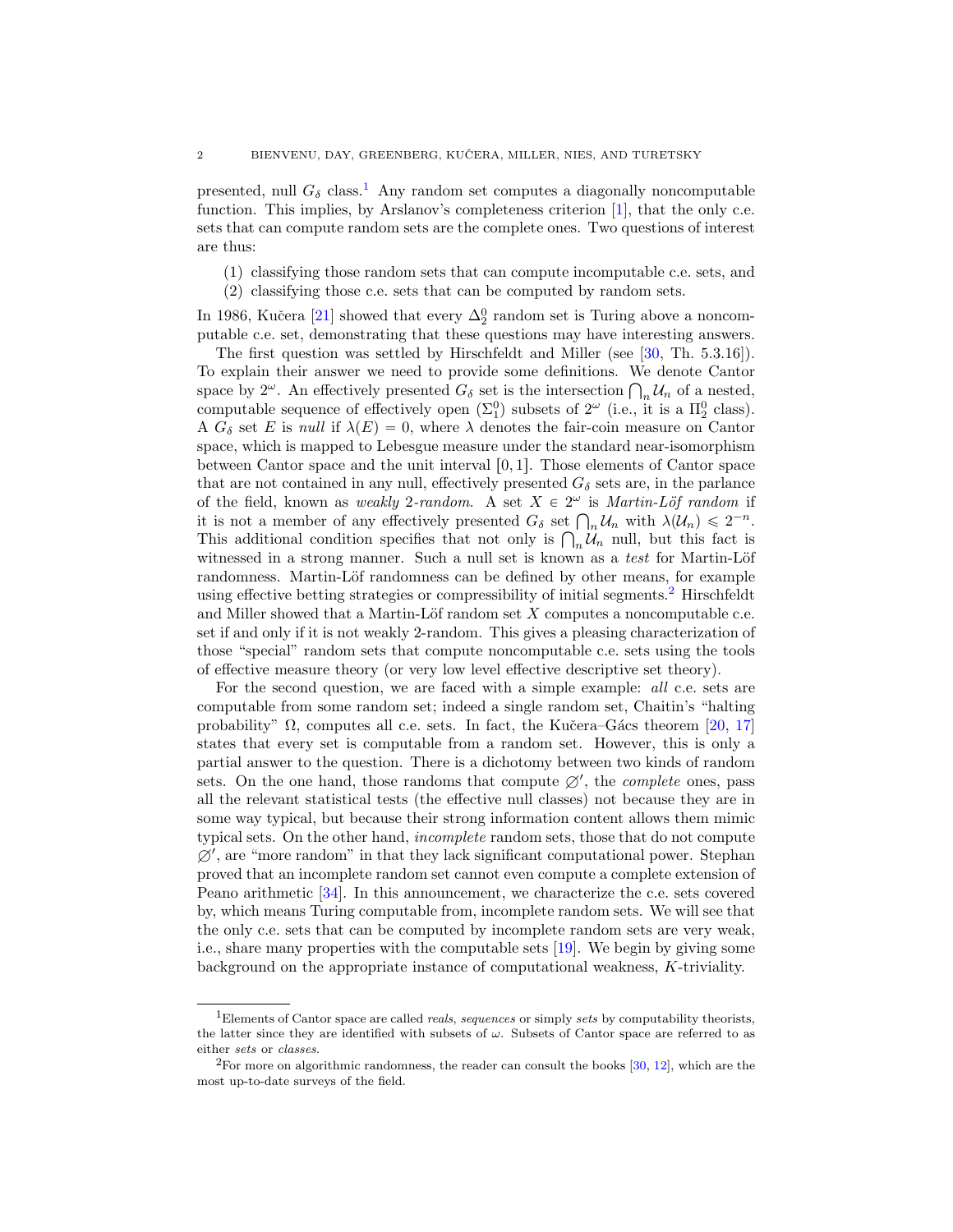The K-trivial sets were introduced by Chaitin [\[8\]](#page-8-8) and first studied by Solovay in an unpublished manuscript [\[33\]](#page-9-2). One motivation for their definition was Chaitin's characterization [\[7\]](#page-8-9) of the computable sets by the compressibility of their initial segments. Namely, letting C denote plain Kolmogorov complexity, the sets A that satisfy  $C(A \upharpoonright_n) \leq^+ C(n)$  are the computable ones.<sup>[3](#page-2-0)</sup> The condition means that every initial segment of A contains no more information than its length, and so it is as compressible as it can be.

The use of prefix-free Kolmogorov complexity  $K$ , rather than its plain variant  $C$ , is motivated by Schnorr's theorem  $([32], \text{ see } [6])$  $([32], \text{ see } [6])$  $([32], \text{ see } [6])$  $([32], \text{ see } [6])$  $([32], \text{ see } [6])$ , which characterizes the random sets as those that have  $K$ -incompressible initial segments: a set  $A$  is random if and only if  $K(A\upharpoonright_n)\geqslant^+ n$ . The measure of an open set is determined by any prefix-free set of finite strings generating it, and so the study of prefix-free complexity, unlike the plain variety, is closely linked with measure-theoretic arguments. This explains why  $K$  is the most useful Kolmogorov complexity when considering the randomness content of sets. The K-trivial sets—those sets  $A$  whose initial segments are as K-compressible as possible, in that  $K(A \restriction_n) \leq T^* K(n)$ —are the very opposite of random sets, and for that reason have sometimes been called "anti-random". Surprisingly, Solovay showed that in contrast with plain complexity, there are noncomputable K-trivial sets.

Chaitin [\[8\]](#page-8-8) showed that all K-trivial sets are  $\Delta_2^0$ , that is, computable from the halting problem  $\emptyset'$ . In the 2000's, a series of results greatly improved our understanding of the K-trivial sets. These results showed that the K-trivial sets are all computationally very weak, that the class of  $K$ -trivial sets is robust, and that the ideal of K-trivial sets is generated by its c.e. elements.

The computational weakness of the  $K$ -trivial sets was first indicated by Downey, Hirschfeldt, Nies and Stephan  $[13]$ , who showed that K-trivial sets are incomplete; that is, they do not compute  $\emptyset'$ . This result was then strengthened by Nies [\[29\]](#page-9-4), who showed that in fact every  $K$ -trivial set is jump-traceable and superlow, roughly saying that in terms of the Turing jump operator, these sets are indistinguishable from the computable ones. Other ways to express their computational weakness in fact led  $[29]$  to equivalent definitions of the K-trivial sets. The K-trivial sets coincide with the sets that are *low for K—sets* that have no compression power as oracles, in that  $K^A$ , the prefix-free complexity relative to A, is equal, up to an additive constant, to the unrelativized  $K$ . Similarly, the  $K$ -trivial sets coincide with the sets that are low for ML-randomness—sets A that cannot detect any regular patterns in random sets, in that every random set is also random relative to A. These equivalences witness the robustness of the class. This robustness is further reflected in the structure of the Turing degrees of K-trivial sets: these degrees form an ideal, and restricted to the c.e. sets, this ideal has a  $\Sigma_3^0$  index set. Barmpalias and Nies showed that this ideal has a low<sub>2</sub> c.e. upper bound. Kučera and Slaman  $[24]$ provided a low upper bound that, however, cannot be c.e. by a result in [\[28\]](#page-9-5) (also see  $[30, 5.3.22]$  $[30, 5.3.22]$ .

The relation between K-triviality and enumerability began with a construction, by Zambella  $[35]$ , of a noncomputable c.e. K-trivial set. Another such construction was given by Downey, Hirschfeldt, Nies and Stephan [\[13\]](#page-8-11), which came to be known as the "cost function" construction; this construction was inspired by an earlier

<span id="page-2-0"></span><sup>&</sup>lt;sup>3</sup>By  $f(n) \leqslant^+ g(n)$  we abbreviate  $f(n) \leqslant g(n) + O(1)$ . We also write  $f(n) \geqslant^+ g(n)$  with the same meaning.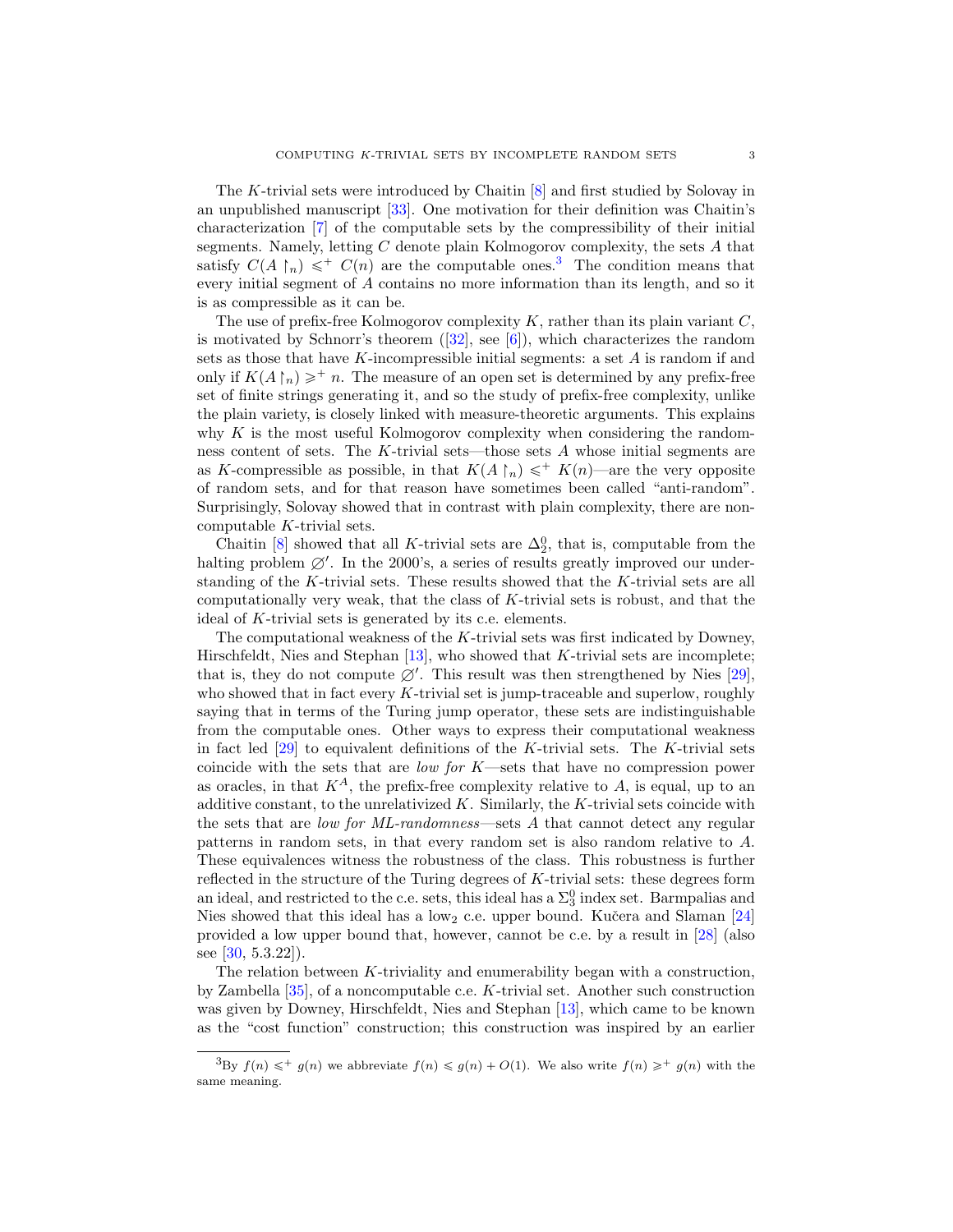construction of a noncomputable c.e. set that is low for ML-randomness due to Kučera and Terwijn [\[25\]](#page-8-13). Cost functions are used to gauge the complexity of a  $\Delta_2^0$  set by the amount of changes needed for a computable approximation; for background see, for instance,  $[30,$  Section 5.3]. Finally, Nies  $[29]$  showed that Ktriviality is an inherently enumerable notion: every  $K$ -trivial set is computable from a c.e. K-trivial set (so in the Turing degrees, the ideal of  $K$ -trivial degrees is generated by its c.e. elements). He also showed that the class of K-trivial sets can be characterized in terms of cost functions.

These results have had several applications. Following the example of Kučera [\[21\]](#page-8-3), in [\[13\]](#page-8-11) it was shown how c.e. K-trivial sets provide an injury-free solution to Post's problem. A more surprising application was given by Kučera and Slaman [\[23\]](#page-8-14), who used K-trivial sets in their proof that no Scott set of Turing degrees is "hourglass-like". That is, for every noncomputable real in the Scott set there is a Turing incomparable real.

We say that a set A is a base for randomness if A is computable from some A-random set. This notion was first studied in [\[22\]](#page-8-15). A noncomputable base for randomness is so computationally weak that the cone above it, while being null, is not an effective A-null class. A first indication of the relationship between Ktriviality and incomplete random sets came from work of Hirschfeldt, Nies and Stephan  $[19]$ . They showed that if A is a c.e. set that is computable from an incomplete random set  $X$ , then  $X$  is in fact random relative to  $A$ , and so  $A$  is a base for randomness. In turn, they showed that the sets that are a base for randomness coincide with the K-trivial sets, establishing the following theorem.

**Theorem 2** ([\[19\]](#page-8-6)). Every c.e. set that is computable from an incomplete random set is K-trivial.

In light of this result, in 2004, Stephan asked whether the c.e. sets that are computable from incomplete random sets are precisely the K-trivial sets. This problem, known as the random covering problem, became one of the major open questions in the field of algorithmic randomness. It is problem 4.6 in Miller and Nies's survey  $[27]$  of open questions in the field. In light of the inherent enumerability of K-trivial sets, this is equivalent to asking whether every  $K$ -trivial set is computable from an incomplete random set. As already mentioned, Theorem [1](#page-0-0) answers the question in the affirmative. This gives yet another characterization of  $K$ -triviality, one which uses only very basic ingredients from computability theory—namely computable enumerability, Turing reducibility, and the halting problem—together with MLrandomness (but with no reference to relativization).

In retrospect, the first step toward solving the covering problem was made by Franklin and Ng who gave a characterization of the incomplete random sets [\[15\]](#page-8-16). This is analogous to the Hirschfeldt–Miller result in that it gives a measure-theoretic characterization of a class of random sets defined by their interaction within the Turing degrees. They formulated a notion of randomness—difference randomness and showed that it is equivalent to being random and Turing incomplete. In more detail, they showed the equivalence, for a set  $Z$ , of the following properties:

- (1) Z is random and incomplete.
- (2) Z avoids all null sets of the form  $P \cap \bigcap_n U_n$ , where the  $U_n$  are uniformly effectively open,  $P$  is effectively closed, and  $\lambda(P \cap U_n) \leq 2^{-n}$ .

Ş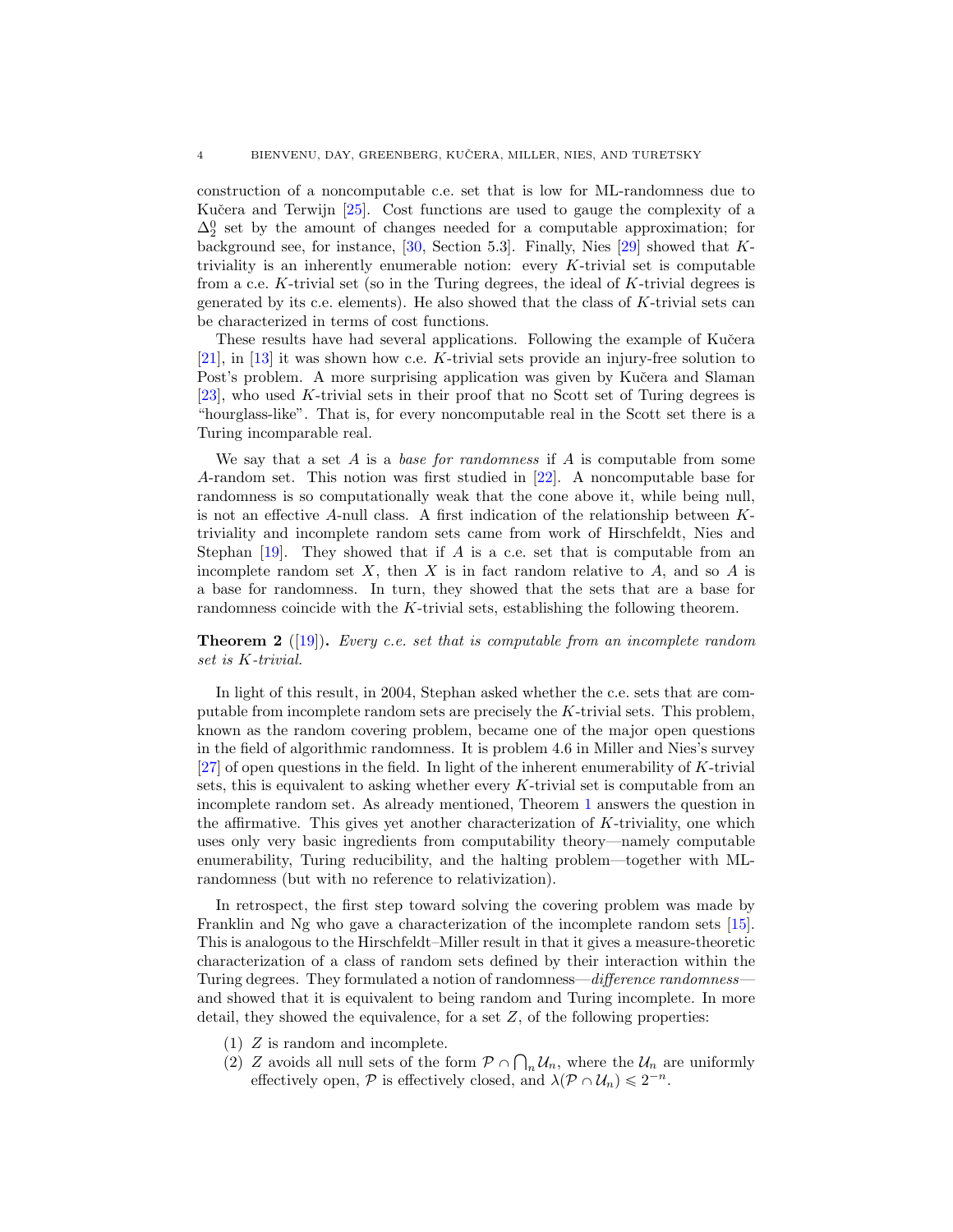Franklin and Ng also showed that difference randomness could be characterized using a concept similar to a test for Martin-Löf randomness. In his investigations of differentiability of constructive functions on the reals, Demuth [\[11\]](#page-8-17) introduced notions of randomness stronger than Martin-Löf's. Like ML-randomness, his tests are null sets that are the intersection of a sequence  $\langle U_n \rangle$  of effectively open sets with  $\lambda(\mathcal{U}_n) \leq 2^{-n}$ . However, when defining the sets  $\mathcal{U}_n$  we are allowed to change our mind sometimes about what  $\mathcal{U}_n$  is. In Martin-Löf tests, the function taking n to an index for  $\mathcal{U}_n$  is computable; Demuth allowed effectively approximable functions, with a computable bound on the number of mind-changes;  $\frac{4}{3}$  $\frac{4}{3}$  $\frac{4}{3}$  this notion of randomness is now known as weak Demuth randomness (see [\[26\]](#page-9-8) for background on Demuth's work in randomness). Franklin and Ng showed that a particular class of weak Demuth tests also captured difference randomness; in their tests, the different "versions" for each component  $\mathcal{U}_n$  have to be disjoint.

The second step was made in 2011 by Bienvenu, Hölzl, Miller and Nies  $[4]$ , who gave an analytic characterization of incomplete randomness. Recall that the Lebesgue density theorem says that if  $B$  is a measurable set, then for almost all  $x \in B$ , the limit of the conditional probability (or measure)

$$
\lambda(B|I) = \frac{\lambda(B \cap I)}{\lambda(I)}
$$

for intervals I that contain x of shrinking diameter, is 1. When working in Cantor space, rather that using arbitrary intervals, it is more natural to use dyadic intervals. The analog of Lebesgue's theorem in this context says that for any measurable set  $B \subseteq 2^{\omega}$ , for almost all  $X \in B$ , the lower dyadic density of B at X,

$$
\rho(B|X) = \liminf_{n \to \infty} \lambda(B|[X\restriction_n]),
$$

is 1; here  $\sigma$  denotes the basic clopen subset of  $2^{\omega}$  determined by the finite binary string  $\sigma$ .

Computability theorists often try to find effective content in results of classical mathematics. In analysis, the effective versions of almost-everywhere theorems often translate to characterizations of notions of randomness in analytic terms. Bienvenu, Hölzl, Miller and Nies [\[4\]](#page-8-18) applied this to a restricted form of Lebesgue's theorem and showed that the following are equivalent for a random set  $X \in 2^{\omega}$ :<sup>[5](#page-4-1)</sup>

- $(1)$  X is difference random;
- <span id="page-4-2"></span>(2)  $\rho(\mathcal{P}|X) > 0$  for all effectively closed sets P containing X.

If X has property  $(2)$ , we call it a *positive density point*. Together with Franklin and Ng's work, we see that a random set  $X$  is incomplete if and only if it is a positive density point. The first indication that the analytic notion of density is relevant to understanding the interaction of random and K-trivial sets was given by Day and Miller [\[9\]](#page-8-19). They used density and the results from [\[4\]](#page-8-18) to solve a problem related to the covering problem, known as the ML-cupping problem; in particular,

<span id="page-4-0"></span><sup>&</sup>lt;sup>4</sup>Formally, these are tests of the form  $[W_{f(n)}]$  where f is the limit of a uniformly computable sequence of functions  $f_s$  such that for some computable function g, for all n,  $|\{s: f_{s+1}(n) \neq \emptyset\}|$  $|f_s(n)| \leq g(n).$ 

<span id="page-4-1"></span> $5$ They actually showed the result for Lebesgue density in the context of the unit interval, and then derived the weaker dyadic variant (for detail see the journal version [\[5,](#page-8-20) Remark 3.4]); we restrict our attention to dyadic density.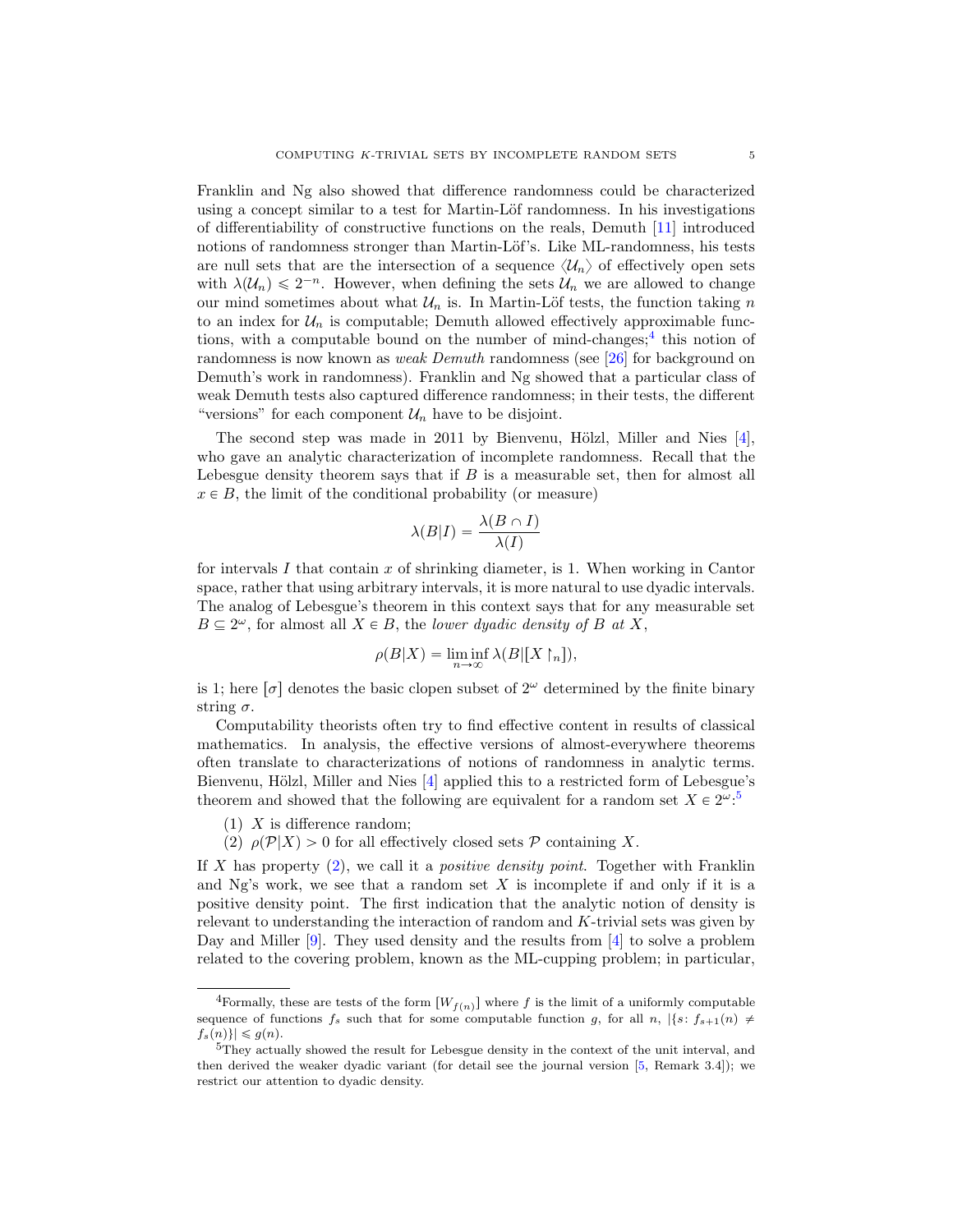they showed that a set  $\tilde{A}$  is K-trivial if and only if there is no incomplete random set Z that joins A above  $\varnothing'$ .

The work in  $[4]$  left open the problem of characterizing those random sets X for which the full effective version of Lebesgue's density theorem holds. We say that  $X \in 2^{\omega}$  is a *density-one point* if  $\rho(\mathcal{P}|X) = 1$  for all effectively closed sets  $P$  containing X. The question that remained was whether every random positive density point is a density-one point. Put differently, if  $X$  is random and not a density-one point, must it compute  $\emptyset$ ? It was known by July 2011 (see Bienvenu, Hölzl, Miller and Nies  $[5]$ ) that any such set is  $LR$ -hard: every X-random set is actually  $\emptyset'$ -random. While this proves that X has much of the computational strength of  $\emptyset'$ , it was also known ([\[30,](#page-9-0) 6.3.10], also Kučera (unpublished)) that some incomplete random sets have this highness property.

During and after a research-in-pairs stay at the mathematical research institute in Oberwolfach in February 2012, Bienvenu, Greenberg, Kučera, Nies and Turetsky found the analogue of the Hirschfeldt–Miller and Franklin–Ng characterizations for computing K-trivial sets. They defined a notion of randomness, called Oberwolfach randomness. They were motivated by work by Figueira, Hirschfeldt, Miller, Ng and Nies [\[14\]](#page-8-21), who investigated the randomness strength of a  $\Delta_2^0$  random set Z by counting the number of changes required in any computable approximation of Z. This was linked with Demuth's idea, mentioned earlier, of accepting changes in components of tests. Oberwolfach randomness is a weak form of weak Demuth randomness, in which the changes of the components have to be coherent between the levels (the changes of  $\mathcal{U}_{n+1}$  are limited by the changes of  $\mathcal{U}_n$ ).<sup>[6](#page-5-0)</sup> In fact, examining the argument given by Franklin and Ng shows that a "version-disjoint" variant of Oberwolfach randomness suffices in order to capture difference randomness. Thus, Oberwolfach randomness lies between weak Demuth and difference randomness. And indeed, this notion of randomness characterized the candidates for the solution of the covering problem.

Theorem 3 (Bienvenu, Greenberg, Kučera, Nies and Turetsky [\[3\]](#page-8-0)).

- (1) Suppose a set X is random. Then X is not Oberwolfach random if and only if  $X$  computes all  $K$ -trivial sets.
- (2) There is a K-trivial set that is "smart" in that it is not computable from any Oberwolfach random set.

The "smart" K-trivial showed that if the covering problem has a positive solution, then it has a strong positive solution in that some incomplete random set would compute all K-trivial sets.

For the solution of the covering problem, one needs the implication from left to right in  $(1)$ . The authors show that for any random set X that is not Oberwolfach random, there is a cost function  $c$ , such that X computes any c.e. set that obeys  $c$ . Further, all K-trivial sets obey  $c$ .<sup>[7](#page-5-1)</sup>

The authors of [\[3\]](#page-8-0) used the technique from [\[5\]](#page-8-20) to show that every random that is not Oberwolfach random is  $LR$ -hard, and therefore high. Thus, the construction of the "smart" K-trivial set showed that no low random set can compute all K-trivial

<span id="page-5-0"></span><sup>&</sup>lt;sup>6</sup>Formally, this is a weak Demuth test  $[W_{f(n)}]$  such that for all n, if the interval  $(s, t]$  is maximal such that there are no changes to  $f_r(n+1)$  for any r in this interval, then either  $f_{s+1}(n) \neq f_s(n)$ or  $f_{t+1}(n) \neq f_t(n)$ .

<span id="page-5-1"></span><sup>&</sup>lt;sup>7</sup>The cost functions used here are known as additive (see  $[3, 31]$  $[3, 31]$  $[3, 31]$ ).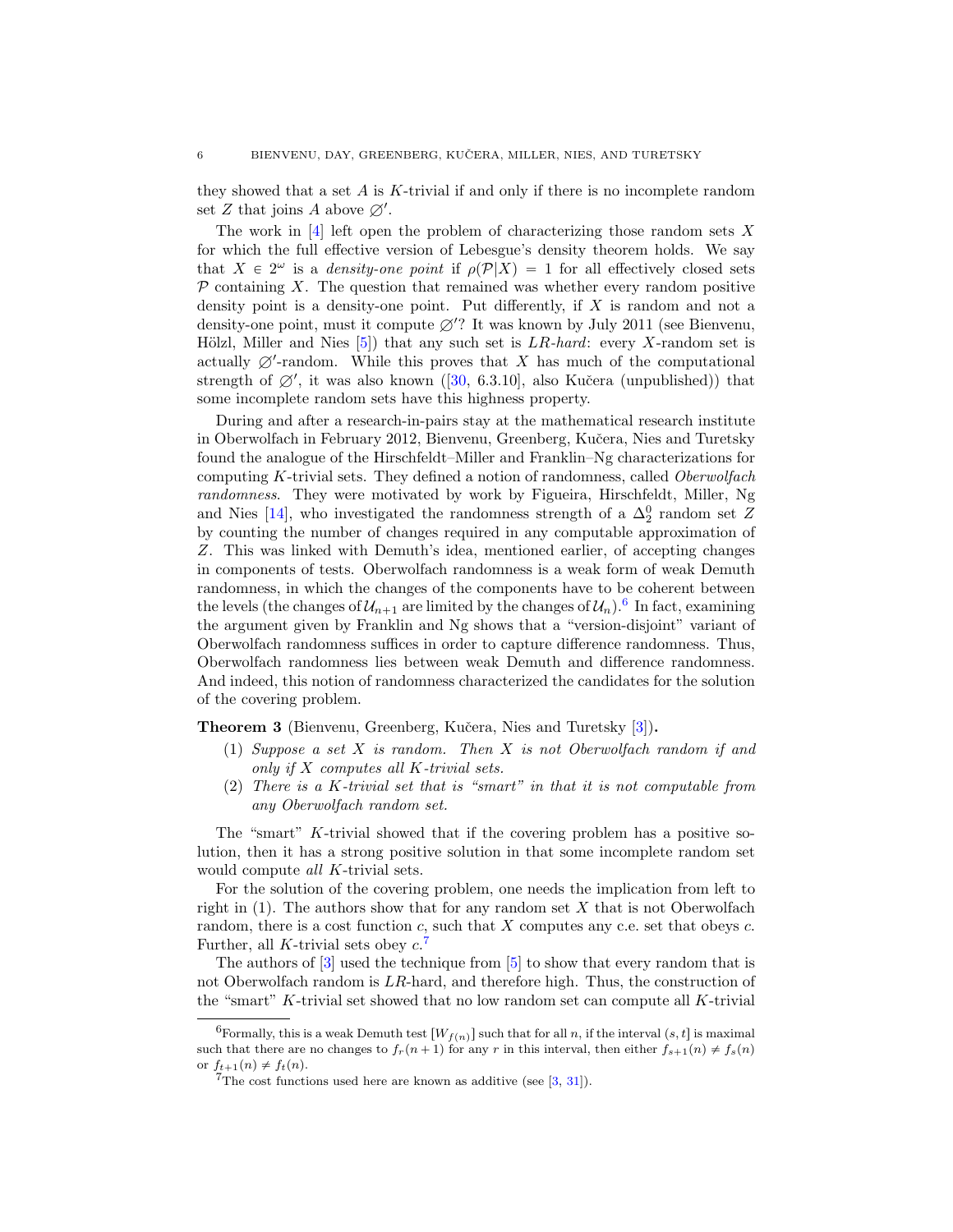sets (in contrast with the existence of a low PA degree above all K-trivial sets). The question whether such a random set exists was a strong variant of the covering problem, which was also posed by Stephan in 2004. Using work from [\[14\]](#page-8-21), they also concluded that the smart K-trivial set is not computable from both halves of a random set, negatively solving another strong variant of the covering problem (Problem 4.7 in [\[27\]](#page-9-7)).

Further, the authors of [\[3\]](#page-8-0) made a connection between Oberwolfach randomness and Lebesgue's density theorem, by showing that if  $X$  is Oberwolfach random then it is a density-one point. This was a corollary of showing that if  $X$  is Oberwolfach random, then every interval-c.e.<sup>[8](#page-6-0)</sup> function is differentiable at X (identifying X with the real that has binary expansion  $0.X$ ). As a by-product, they obtained:

<span id="page-6-1"></span>**Theorem 4** ([\[3\]](#page-8-0)). If X is a random set that is not a density-one point, then X computes all K-trivial sets.

An alternative proof of Theorem [4](#page-6-1) is given in [\[5\]](#page-8-20), using the same technique as the proof that such an  $X$  is  $LR$ -hard. However, the alternative proof requires the fact that K-trivial sets are low for ML-randomness, hence it is not useful in the proof of Theorem [7](#page-6-2) below.

Theorem [4](#page-6-1) set the stage for the last ingredient in the solution of the covering problem, which was provided in August 2012 by Day and Miller [\[10\]](#page-8-1). Devising a notion of forcing using a collection of effectively closed sets especially defined to control density, they showed:

**Theorem 5** ([\[10\]](#page-8-1)). There is a random set X (in fact, a  $\Delta_2^0$  one) that is a positive density point but not a density-one point.

The Franklin–Ng, Bienvenu–Hölzl–Miller–Nies, Bienvenu–Greenberg–Kučera–Nies– Turetsky and Day–Miller results now all combine to settle the covering problem in the affirmative:

**Corollary 6.** There is an incomplete,  $\Delta_2^0$  random set that computes all K-trivial sets.

Further, Day and Miller incorporated non-K-trivial upper-cone avoidance with their forcing and constructed an exact pair of random sets for the ideal of K-trivial degrees.

Apart from the inherent interest in the covering problem, and the unexpected path to its solution using analytic concepts, these results give alternative, modular proofs of some of the results concerning K-trivial sets. Hitherto, the fact that Ktrivial sets are low for  $K$  (or low for ML-randomness), and the fact that the  $K$ -trivial sets are downward closed under Turing reducibility, were proved using the *decanter* argument and its stronger version, the golden run technique. Researchers have found these highly combinatorial and complex techniques somewhat daunting. We can now provide alternative arguments. We note that (2) below easily implies (1).

## <span id="page-6-2"></span>Theorem 7 (Nies [\[29\]](#page-9-4)).

(1) Let A be K-trivial. Then every set  $B \leq_T A$  is K-trivial.

<span id="page-6-0"></span><sup>&</sup>lt;sup>8</sup>A non-decreasing lower semicontinuous function  $f : [0, 1] \rightarrow \mathbb{R}$  is *interval-c.e.* if  $f(0) = 0$  and  $f(y) - f(x)$  is a left-c.e. real, uniformly in rational numbers x, y. By work of Freer, Kjos-Hansen, Nies and Stephan [\[16\]](#page-8-22), the continuous interval c.e. functions coincide with the variation functions of computable real-valued functions.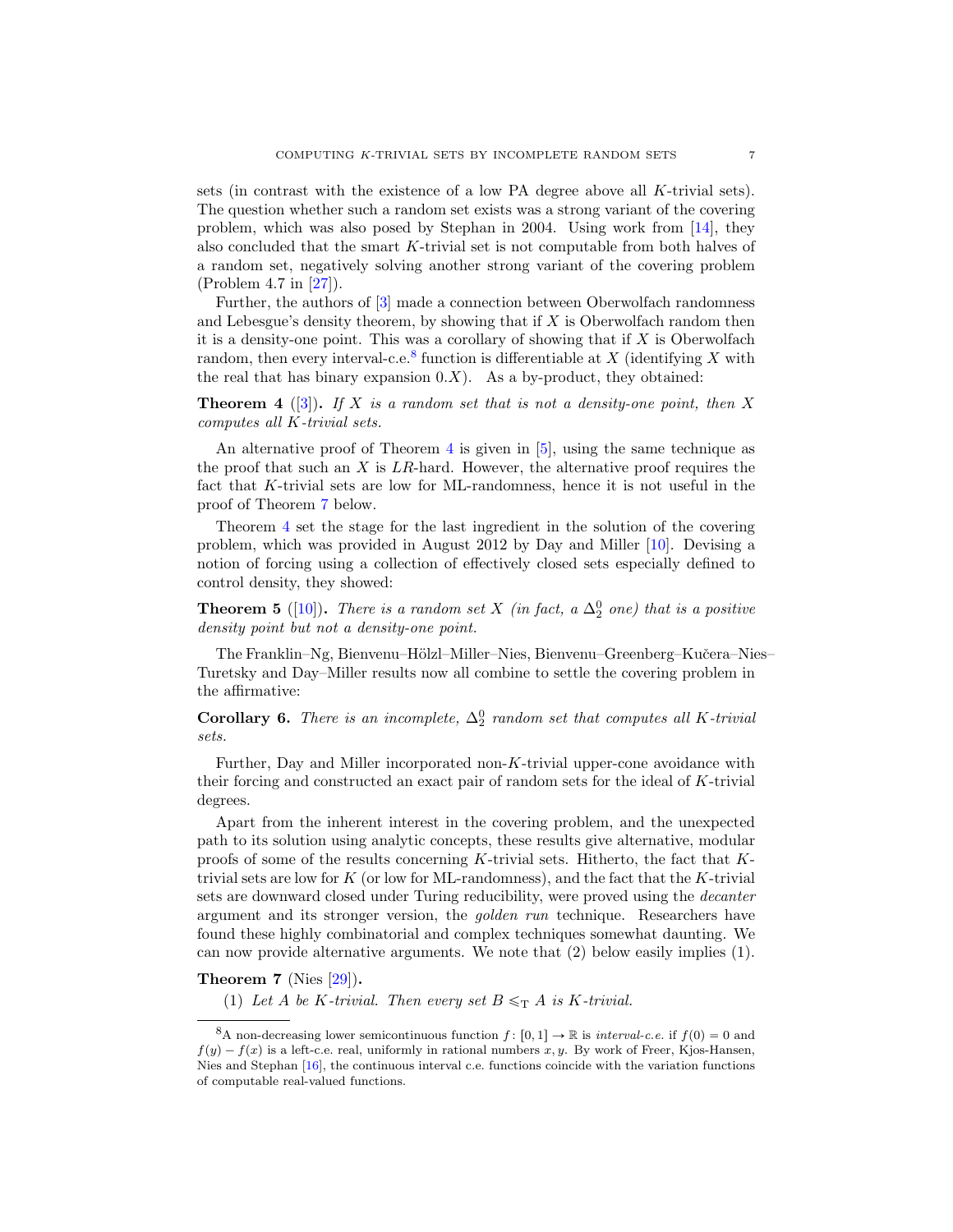(2) Let A be K-trivial. Then A is low for K (hence low for ML-randomness).

Proof. (1) A direct construction of Bienvenu's (see a forthcoming journal paper with Downey, Merkle and Nies related to  $[2]$ ) shows that A is computable from some c.e., K-trivial set C. In  $[3]$  it is proved directly that every c.e., K-trivial set is computable from every random set that is not Oberwolfach random. Then, by the argument above, C is computable from some incomplete random set Z. Now the Hirschfeldt–Nies–Stephan argument first shows that Z is C-random, and so certainly  $A$ -random and  $B$ -random. Thus,  $A$  and a fortiori  $B$ , is a base for randomness. The "hungry sets" argument from  $[19]$  now shows that B is K-trivial. (2) The set A is low for K by a slightly more elaborate "hungry sets" argument due to [\[30,](#page-9-0) Section 5.1].

*Diamond classes* were investigated in [\[30\]](#page-9-0), [\[18\]](#page-8-24) and elsewhere. These are collections of c.e. sets of the form

$$
\mathcal{C}^{\diamond} = \{ A \text{ c.e.} : A \leq_T X \text{ for all random } X \in \mathcal{C} \},
$$

where  $\mathcal C$  is any collection of sets; they are naturally ideals in the c.e. degrees. If  $\mathcal C$  is not null, then  $\mathcal{C}^{\diamond}$  consists of the computable sets; the Hirschfeldt–Miller argument shows that if  $\mathcal C$  is a null  $\Sigma^0_3$  class then  $\mathcal C^\diamond$  contains a noncomputable set. Greenberg and Nies [\[18\]](#page-8-24) showed, for example, that the strongly jump-traceable c.e. sets form a diamond class. Results in  $[3]$ , together with the smart K-trivial set, give a diamond class ( $JTH^{\circ}$ ) that lies strictly between the K-trivial and the strongly jump-traceable degrees. The covering result answers a question by Nies, by letting  $\mathcal C$  be the class of sets that are not Oberwolfach random:

## Corollary 8. The K-trivial c.e. sets form a diamond class.

Let  $X \in 2^{\omega}$  be Martin-Löf random. The following diagram summarizes the properties we have discussed:



As mentioned above, there is a Turing incomplete random that is LR-hard. By [\[10\]](#page-8-1), there is a ML-random positive density point that is not a density-one point. Also, as mentioned already, the Turing incomplete ML-randoms coincide with the difference randoms [\[15\]](#page-8-16). The rightmost vertical equivalence is due to [\[4\]](#page-8-18) as discussed above. The other nontrivial implications were obtained in [\[3\]](#page-8-0).

Question 9. Determine which further implications hold for ML-random sets.

In particular, we ask the following.

Question 10. Is there an LR-hard Oberwolfach random set? Equivalently, does the collection of  $K$ -trivial sets strictly contain the diamond class  $LRH^{\diamond}$ ?

Question 11. What is the effective measure-theoretic characterization of the random sets for which Lebesgue's density theorem hold? Is it Oberwolfach randomness, or a weaker notion? How does it relate to LR-hardness?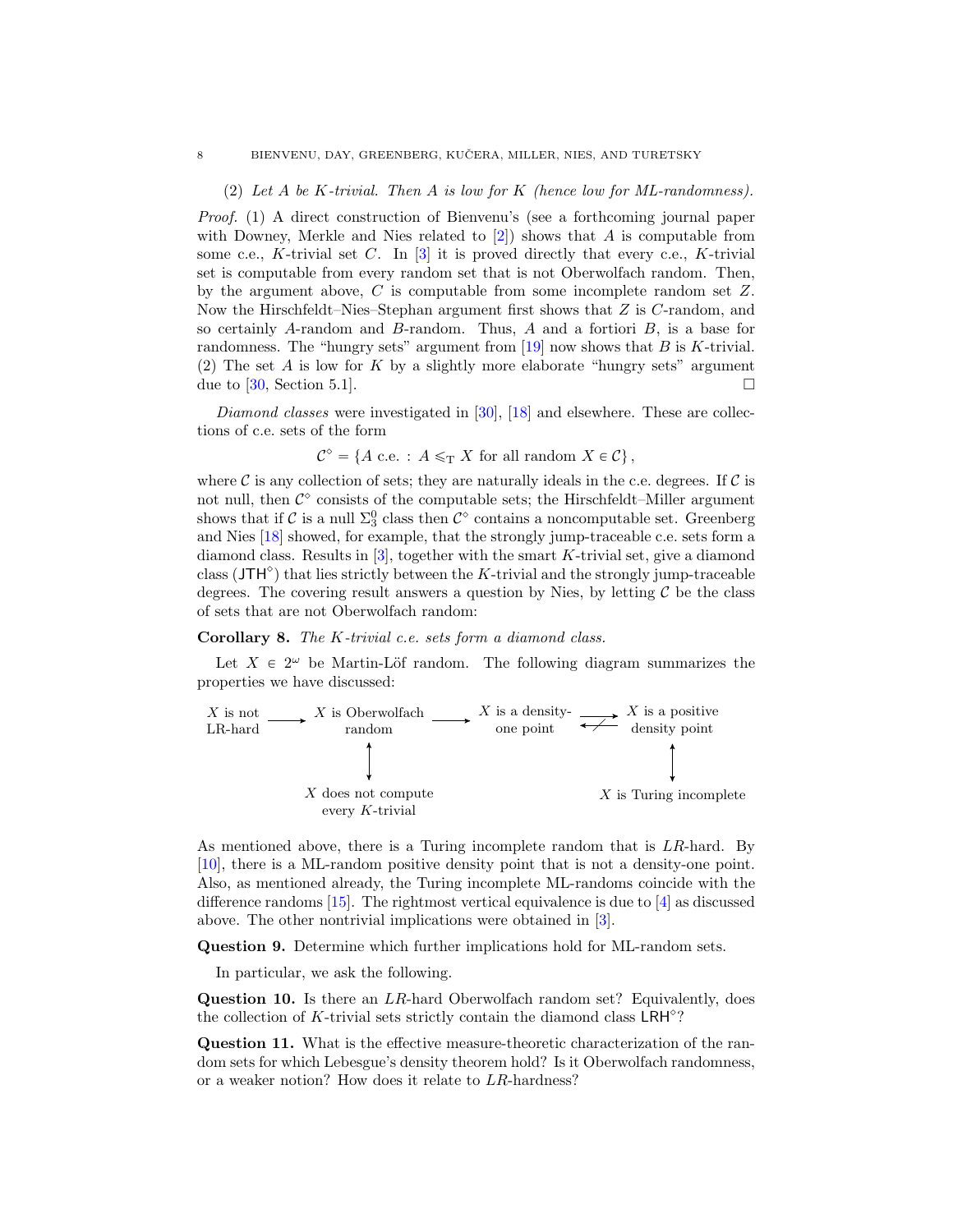## **REFERENCES**

- <span id="page-8-2"></span>[1] Marat M. Arslanov. Some generalizations of a fixed-point theorem. Izv. Vyssh. Uchebn. Zaved. Mat., (5):9–16, 1981.
- <span id="page-8-23"></span>[2] Laurent Bienvenu and Rodney G. Downey. Kolmogorov complexity and Solovay functions. In Symposium on Theoretical Aspects of Computer Science (STACS 2009), volume 09001 of Dagstuhl Seminar Proceedings, pages 147–158, http://drops.dagstuhl.de/opus/volltexte/2009/1810, 2009.
- <span id="page-8-0"></span>[3] Laurent Bienvenu, Noam Greenberg, Antonín Kučera, André Nies, and Daniel Turetsky. Ktriviality, Oberwolfach randomness, and differentiability. Mathematisches Forschungsinstitut Oberwolfach, Preprint Series, 2012.
- <span id="page-8-18"></span>[4] Laurent Bienvenu, Rupert Hoelzl, Joseph S. Miller, and André Nies. The Denjoy alternative for computable functions. In STACS 2012, pages 543–554, 2012.
- <span id="page-8-20"></span>[5] Laurent Bienvenu, Rupert Hoelzl, Joseph S. Miller, and André Nies. Demuth, Denjoy, and Density. Submitted, 2013.
- <span id="page-8-10"></span>[6] Gregory J. Chaitin. A theory of program size formally identical to information theory. J. Assoc. Comput. Mach., 22:329–340, 1975.
- <span id="page-8-9"></span>[7] Gregory J. Chaitin. Information-theoretic characterizations of recursive infinite strings. Theoret. Comput. Sci., 2(1):45–48, 1976.
- <span id="page-8-8"></span>Gregory J. Chaitin. Nonrecursive infinite strings with simple initial segments. IBM Journal of Research and Development, 21:350–359, 1977.
- <span id="page-8-19"></span>[9] Adam R. Day and Joseph S. Miller. Cupping with random sets. To appear in the Proc. Amer. Math. Soc.
- <span id="page-8-1"></span>[10] Adam R. Day and Joseph S. Miller. Density, forcing, and the covering problem. In preparation.
- <span id="page-8-17"></span>[11] Osvald Demuth. Some classes of arithmetical real numbers. Comment. Math. Univ. Carolin., 23(3):453–465, 1982.
- <span id="page-8-7"></span>[12] Rodney G. Downey and Denis R. Hirschfeldt. Algorithmic randomness and complexity. Theory and Applications of Computability. Springer, New York, 2010.
- <span id="page-8-11"></span>[13] Rodney G. Downey, Denis R. Hirschfeldt, André Nies, and Frank Stephan. Trivial reals. In Proceedings of the 7th and 8th Asian Logic Conferences, pages 103–131, Singapore, 2003. Singapore Univ. Press.
- <span id="page-8-21"></span>[14] Santiago Figueira, Denis Hirschfeldt, Joseph S. Miller, Keng Meng Ng, and André Nies. Counting the changes of random  $\Delta_2^0$  sets. *CiE 2010*, 2010. June 2010 available electronically at http://link.springer.com/chapter/10.10072F978-3-642-13962-8-18page-1.
- <span id="page-8-16"></span>[15] Johanna N. Y. Franklin and Keng Meng Ng. Difference randomness. Proc. Amer. Math. Soc., 139(1):345–360, 2011.
- <span id="page-8-22"></span>[16] Cameron Freer, Bjørn Kjos-Hanssen, André Nies, and Frank Stephan. Effective aspects of Lipschitz functions. Submitted.
- <span id="page-8-5"></span>[17] Peter Gács. Every sequence is reducible to a random one. Inform. and Control, 70:186–192, 1986.
- <span id="page-8-24"></span>[18] Noam Greenberg and André Nies. Benign cost functions and lowness properties. J. Symbolic Logic, 76(1):289–312, 2011.
- <span id="page-8-6"></span>[19] Denis R. Hirschfeldt, André Nies, and Frank Stephan. Using random sets as oracles. J. Lond. Math. Soc. (2), 75(3):610-622, 2007.
- <span id="page-8-4"></span>[20] Antonín Kučera. Measure,  $\Pi_1^0$ -classes and complete extensions of PA. In Recursion theory week (Oberwolfach, 1984), volume 1141 of Lecture Notes in Math., pages 245–259. Springer, Berlin, 1985.
- <span id="page-8-3"></span>[21] Antonín Kučera. An alternative, priority-free, solution to Post's problem. In Mathematical foundations of computer science, 1986 (Bratislava, 1986), volume 233 of Lecture Notes in Comput. Sci., pages 493–500. Springer, Berlin, 1986.
- <span id="page-8-15"></span>Antonín Kučera. On relative randomness. Ann. Pure Appl. Logic, 63(1):61–67, 1993. 9th International Congress of Logic, Methodology and Philosophy of Science (Uppsala, 1991).
- <span id="page-8-14"></span>[23] Antonín Kučera and Theodore A. Slaman. Turing incomparability in Scott sets. Proc. Amer. Math. Soc., 135(11):3723–3731, 2007.
- <span id="page-8-12"></span>[24] Antonín Kučera and Theodore A. Slaman. Low upper bounds of ideals. *Journal of Symbolic* Logic, 74:517–534, 2009.
- <span id="page-8-13"></span>[25] Antonín Kučera and Sebastiaan A. Terwijn. Lowness for the class of random sets. Journal of Symbolic Logic, 64:1396–1402, 1999.